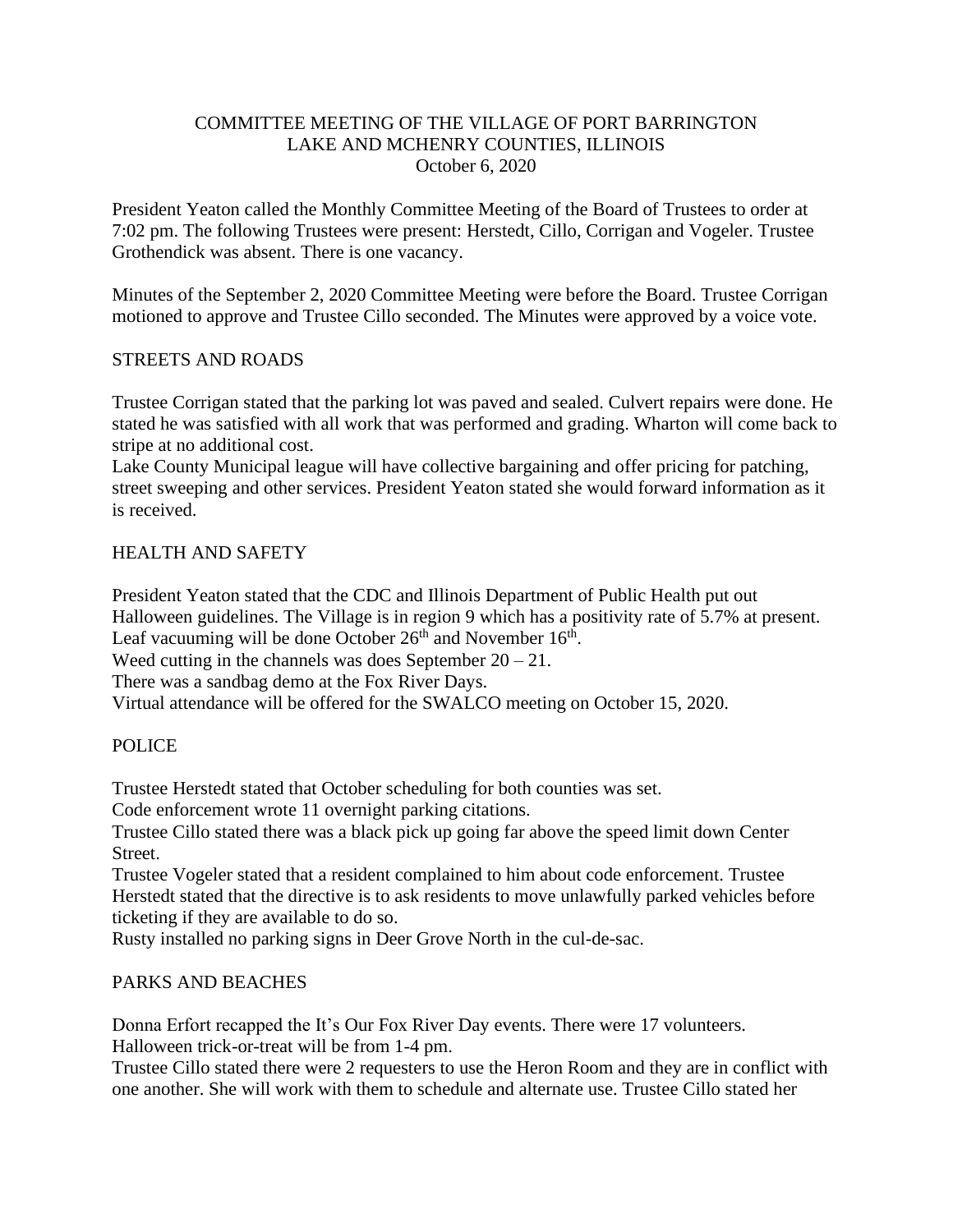opinion that the cleaning fee should now be non-refundable as the room must be sanitized after each use.

A quote for herbicide and prescribed burn around the pond at Hermann Park was available. Trustee Cillo stated she could split the work to pay ½ out the current budget and ½ out of the next. The quote included stump removal for invasive species and is \$8,911.01. The Board will consider approval at the next Board Meeting.

# FORESTRY

Trustee Corrigan stated that Rusty is planting 5 parkway trees and 2 trees in parks. There are 4 more to plant next week.

# FINANCE

Donna Erfort got proposals for a copier and will send to the Trustees.

# BUILDING AND ZONING

Trustee Vogeler stated that Modern Concrete is done with their original contract for \$10,050.00. There is a \$100.00 fee from NOMO for the application to pull the sewer and a bill for 2 months that it sat unused. All work is done except the well. The Village needs an engineer survey and certification to abandon the well. They will pull the head and glue a cap so flood water cannot enter. It could cost \$5,000.00. There is an option to use it as a hand pump well if the property is designated park land. Then there is no reason to pay McHenry County if not fully abandoning the well. Trustee Vogeler stated that Donna Erfort sent a preliminary FEMA grant application for all 4 of the Eastwood properties to be demolished. Paperwork was submitted to turn over one of the Cheeseman houses to the Village. An Attorney is involved with the other two. President Yeaton stated that there is an issue with permits pulled but not calling for inspection. There was work in wetlands with no permit. They brought in a truckload of gravel. President Yeaton suggested fines for non-compliance. Trustee Vogeler agreed. Verbiage will be added to the permit application.

### PUBLIC WORKS

The new Public Works employee is working out well. Rusty will trim low hanging branches.

### VILLAGE ATTORNEY

The attorneys revised the ordinance about altered meeting dates and will be sent the beginning of November to make meetings on the  $2<sup>nd</sup>$  and  $4<sup>th</sup>$  Wednesday instead of the  $1<sup>st</sup>$  and  $3<sup>rd</sup>$ .

### VILLAGE PRESIDENT

President Yeaton spoke to 4 residents about the Board vacancy. Two were not interested and two were invited to attend meetings.